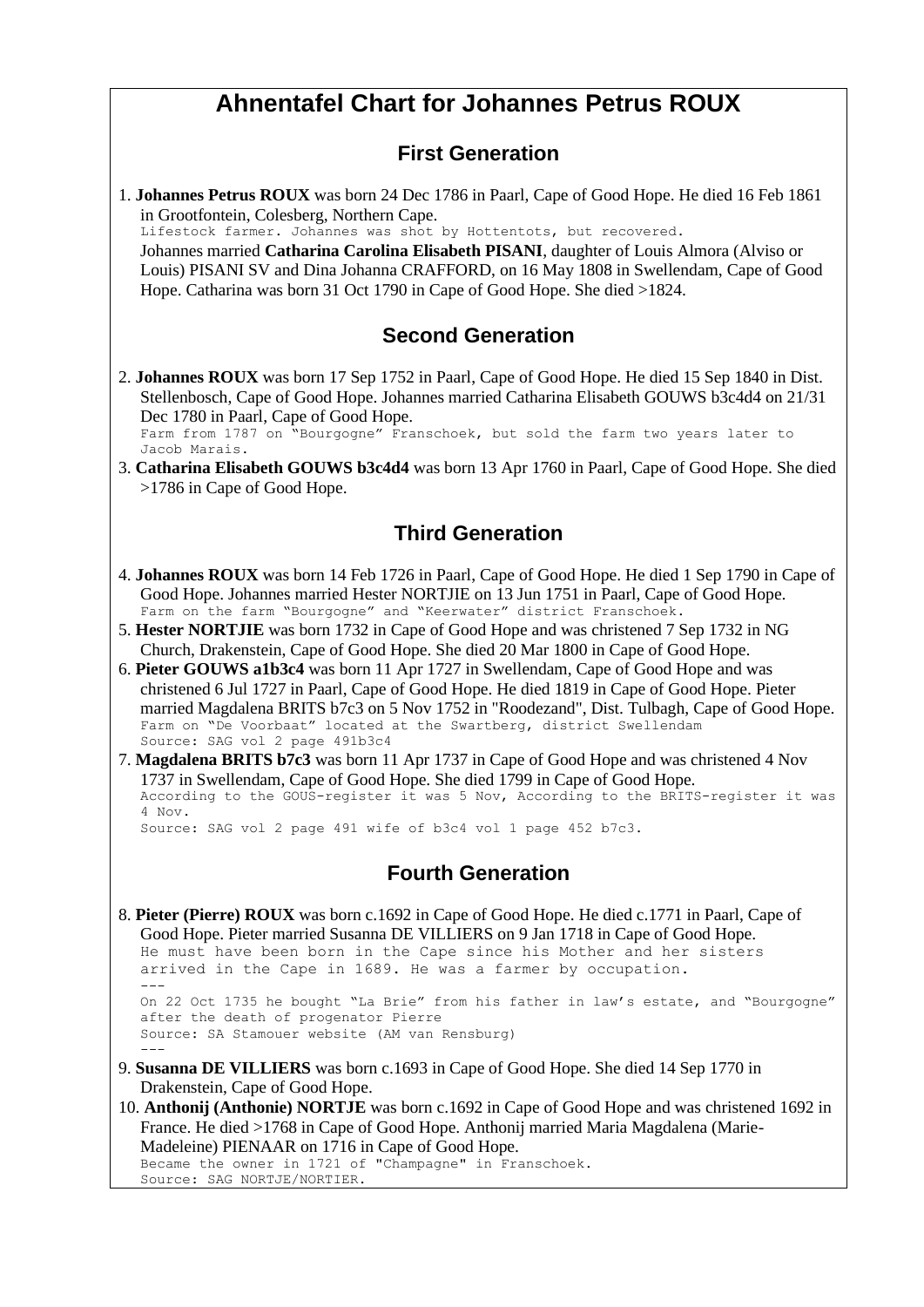# Pedigree Chart for Johannes Petrus ROUX

Page 1

Chart no. 1

|                                                                                                                                                                      | 8 Pieter (Pierre) ROUX<br>b. Cir 1692<br>p. Kaap de Goede Hoop, Suid-Afrika<br>m. 9 Jan 1718             | 16 Paul ROUX SV<br>b. Cir 1665, Oranjo, Frankryk<br>m. Cir 1688, Kaap de Goede Hoop, Suid-Afrika<br>d. 7 Feb 1723, Paarl, Kaap de Goede Hoop, Suid-Afrika                                             |
|----------------------------------------------------------------------------------------------------------------------------------------------------------------------|----------------------------------------------------------------------------------------------------------|-------------------------------------------------------------------------------------------------------------------------------------------------------------------------------------------------------|
| <b>4 Johannes ROUX</b><br>b. 14 Feb 1726<br>p. Paarl, Kaap de Goede Hoop, Suid-Afrika<br>m. 13 Jun 1751<br>p. Paarl, Kaap de Goede Hoop, Suid-Afrika                 | p. Kaap de Goede Hoop, Suid-Afrika<br>d. Cir 1771<br>D. Paarl, Kaap de Goede Hoop, Suid-Afrika           | <b>17 Claudine SEUGNETE SM</b><br>b. Cir 1671, Saintogna, Frankryk<br>d. Cir 1717, Kaap de Goede Hoop, Suid-Afrika                                                                                    |
| d. 1 Sep 1790<br>p. Kaap de Goede Hoop, Suid-Afrika                                                                                                                  | <b>9 Susanna DE VILLIERS</b><br>b. Cir 1693<br>p. Kaap de Goede Hoop, Suid-Afrika<br>d. 14 Sep 1770      | 18 Jacques (Jacob) DE VILLIERS SV<br>b. Cir 1661, Bourgogne, Frankryk<br>m. 1691, Kaap de Goede Hoop, Suid-Afrika<br>d. 12-17 May 1735, Boschendal, Groot-Drakenstein, K--                            |
| <b>2 Johannes ROUX</b><br>b. 17 Sep 1752<br>p. Paarl, Kaap de Goede Hoop, Suid-Afrika<br>m. 21-31 Dec 1780                                                           | p. Drakenstein, Kaap De Goede Hoop, Suid-Afrika                                                          | 19 Margaretha (Marguerite) GARDIOL SM<br>b. 2 Oct 1670, La Coste, Provenço Frankryk<br>d. 1749, Bakoven, Groot-Drakenstein, Kaap de Goede ~                                                           |
| D. Paarl, Kaap de Goede Hoop, Suid-Afrika<br>d. 15 Sep 1840<br>p. Dist. Stellenbosch, Kaapkolonie, Suid-Afrika                                                       | 10 Anthonij (Anthonie) NORTJE<br>b. Cir 1692<br>p. Kaap de Goede Hoop, Suid-Afrika<br>m. 1716            | <b>20 Daniel NORTJE SV</b><br>b. 1658. Saint Blaise, Picardie, Frankryk<br>m. 1687, Middelburg, Zeeland, Nederland<br>d. 20 Sep 1732, Kaap de Goede Hoop, Suid-Afrika                                 |
| <b>5 Hester NORTJIE</b><br>b 1732<br>D. Kaap de Goede Hoop, Suid-Afrika                                                                                              | p. Kaap de Goede Hoop, Suid-Afrika<br>d. After 1768<br>p. Kaap de Goede Hoop, Suid-Afrika                | 21 Maria (Marie) VITOUT SM<br>b. 1662, Guines of Calais, Picardia, Frankryk<br>d. 27 Apr 1711, Kaap de Goede Hoop, Suid-Afrika                                                                        |
| d. 20 Mar 1800<br>p. Kaapkolonie, Suid-Afrika                                                                                                                        | 11 Maria Magdalena (Marie-Madeleine) PIENAAR.<br>b. Cir 1701<br>D. Suid-Afrika<br>d. After 1730          | 22<br>b.<br>m.<br>d.                                                                                                                                                                                  |
| 1 Johannes Petrus ROUX<br>b. 24 Dec 1786<br>p. Paarl, Kaap de Goede Hoop, Suid-Afrika<br>m. 16 May 1808<br>p. Swellendam, Kaapkolonie, Suid-Afrika<br>d. 16 Feb 1861 | D. Suid-Afrika                                                                                           | 23<br>b.<br>d.                                                                                                                                                                                        |
| p. Grootfontsin, Colesberg, Noord-Kaap, Suid-Afrika<br>80. Catharina Carolina Elisabeth PISANI<br>6 Pieter GOUWS alb3c4                                              | 12 Pieter GOUWS (GOUS) alb3<br>b. 1693<br>p. Kaap de Goede Hoop, Suid-Afrika                             | 24 Andre (Andries) GOUWS (GOUS) SV<br>b. Bef 1663, Le Pont-de-Montvert, Languedoc, Frankryk<br>m. Ang 1691, Kaapstad, Kaap de Goede Hoop, Suid-Af-<br>d. 26 Feb 1698, Kaap de Goede Hoop, Suid-Afrika |
| b. 11 Apr 1727<br>p. Swellendam, Kaap De Goede Hoop, Suid-Afrika<br>m. 5 Nov 1752<br>p. "Roodszand", Dist. Tulbagh, Kaap de Goede Hoop, S~<br>d. 1819                | m. 4 May 1721<br>p. Kaap de Goede Hoop, Suid-Afrika<br>d. Bef 1731<br>p. Kaap de Goede Hoop, Suid-Afrika | 25 Jeanne (Johanna of Jannetjie) DE KLERK SM<br>b. 3 May 1676, Serooskerke, Walcheren, Zeeland, Neder-<br>d. 3 Feb 1767, Kaap de Goede Hoop, Suid-Afrika                                              |
| D. Kaapkolonie, Suid-Afrika<br>3 Catharina Elizabeth GOUWS b3c4d4                                                                                                    | 13 Johanna (Anna) OOSTHUIZEN b2<br>b. 1705<br>D. Kaap de Goede Hoop, Suid-Afrika<br>d. After 1729        | <b>26 Johannes OOSTHUIZEN SV</b><br>b. Bef 1670, Weart Nederland<br>m. Cir 1697, Kaap de Goede Hoop, Suid-Afrika<br>d. After 1722, Kaap de Goede Hoop, Suid-Afrika                                    |
| b. 13 Apr 1760<br>p. Paarl, Kaap de Goede Hoop, Suid-Afrika<br>d. After 1786<br>p. Kaap de Goede Hoop, Suid-Afrika                                                   | D. Kaap de Goede Hoop, Suid-Afrika                                                                       | <b>27 Johanna MAARTENS SM</b><br>b. Bef 1674, Grijpskerke, Zeeland, Nederland<br>d. After 1722, Kaap de Goede Hoop, Suid-Afrika                                                                       |
|                                                                                                                                                                      | <b>14 Ochert BRITS</b><br>b. 1705<br>p. Kaap de Goede Hoop, Suid-Afrika<br>m. 11 Nov 1731                | 28 Hans Jacob BRITS SV<br>b. Bef 1662, Stein, Duitsland<br>m. 22 Sep 1720, Kaapstad, Kaap de Goede Hoop, Suid-~<br>d. 15 Feb 1729, Stellenbosch, Kaap de Goede Hoop, Su-                              |
| 7 Magdalena BRITS b7c3<br>b. 11 Apr 1737<br>p. Kaap de Goede Hoop, Suid-Afrika<br>d. 1799<br>p. Kaapkolonie, Suid-Afrika                                             | p. Kaap de Goede Hoop, Suid-Afrika<br>d. After 1736<br>D. Suid-Afrika                                    | 29 Dina Oclars (Kina) OLIVIER albl<br>b. Cir 1673, Kaap de Goede Hoop, Suid-Afrika<br>d. After 1717, Suid-Afrika                                                                                      |
|                                                                                                                                                                      | <b>15 Catherina PYL</b><br>b 1692<br>D. Kaap de Goede Hoop, Suid-Afrika<br>d. After 1736                 | <b>30 Abraham Bastiaansz PYL SV</b><br>b. Bef 1655. Nederland<br>m. Cir 1697, Kaap de Goede Hoop, Suid-Afrika<br>d. 3 Oct 1703, Kaap de Goede Hoop, Suid-Afrika                                       |
|                                                                                                                                                                      | p. Kaap de Goede Hoop, Suid-Afrika                                                                       | 31 Cornelia CLAASEN/CORNELISSE<br>b. Cir 1673, Kaap de Goede Hoop, Suid-Afrika<br>d. After 1703, Kaap de Goede Hoop, Suid-Afrika                                                                      |

Produced by Legacy on 30 May 2020

I